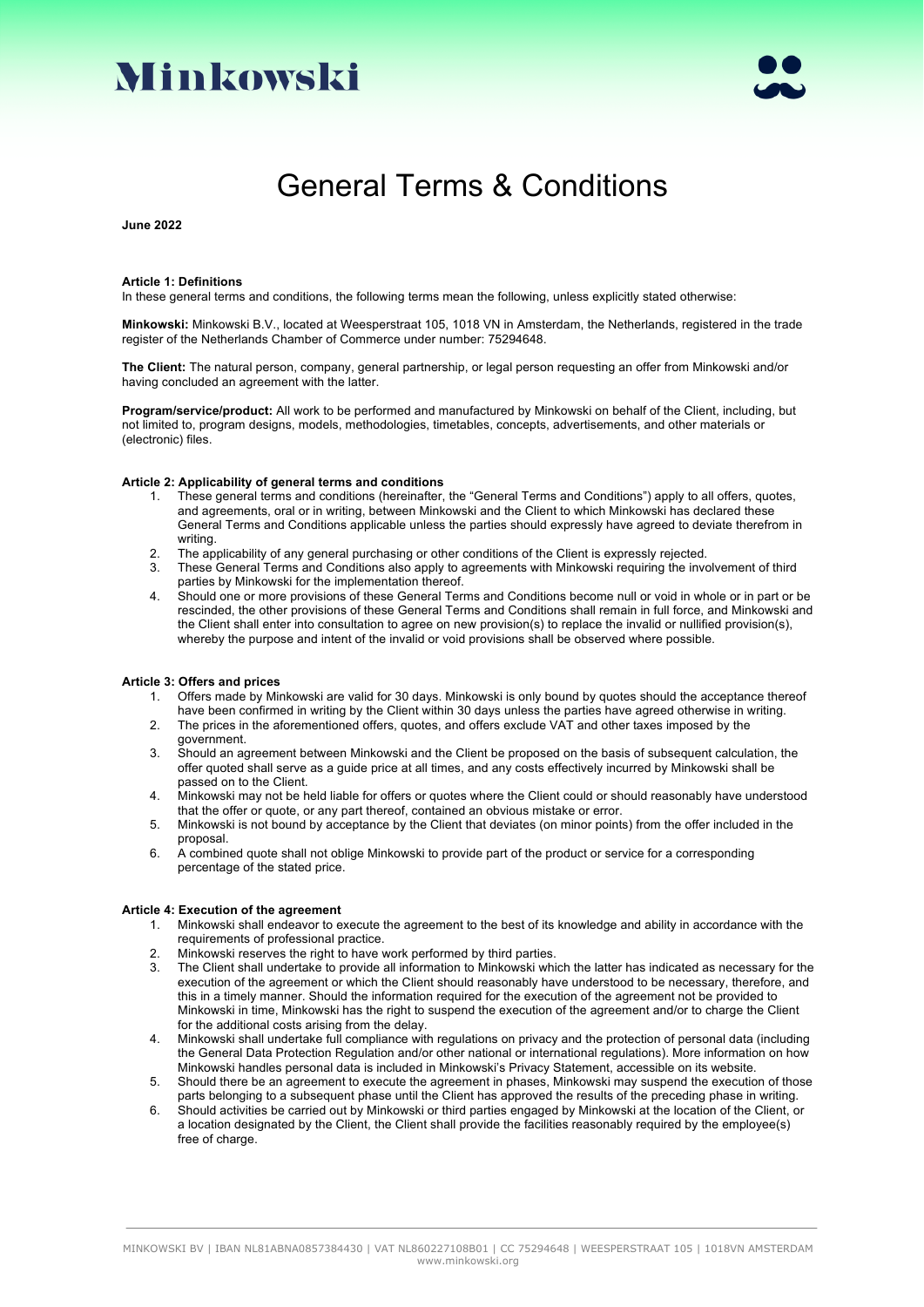# Minkowski



### **Article 5: Duration and cancellation**

- The agreement between Minkowski and the Client is entered into for the duration of the relevant project (i.e., the program) unless the nature of the agreement dictates otherwise or should the parties have expressly agreed otherwise in writing.
- 2. Minkowski has the right to temporarily or completely render products and services inaccessible and/or to limit their use should the Client fail to comply with the agreement and its obligations vis-a-vis Minkowski or commit acts in violation of these General Terms and Conditions. Minkowski shall notify the Client thereof in advance unless this cannot in all reasonableness and fairness be required thereof. The obligation to pay amounts due remains incumbent during any suspension or refusal of access.
- 3. Should the Client cancel or postpone the program, event or contract in whole or in part, Minkowski shall be entitled to reimbursement by the Client for any costs reasonably incurred for the execution of the contract. Furthermore, the Client shall be obliged to reimburse costs arising from any commitments already entered into by Minkowski with third parties for the fulfillment of the contract, and this without prejudice to Minkowski's entitlement to compensation for damage due to the Client's cancellation.
- 4. Without prejudice to what is stipulated in other provisions and without prejudice to Minkowski's rights to additional compensation, Minkowski is entitled to dissolve the agreement without further notice of default or judicial intervention in the following cases, which includes, but is not limited to where:
	- the Client is in default of its payment obligations
	- the Client appeals for a suspension of payments or announces its bankruptcy or has bankruptcy filed for by one of its creditors
	- the Client is granted a temporary suspension of payment, or should the Client have been declared bankrupt
	- the Client forfeits the free disposal of its assets and/or income in whole or in part (or where such is placed under guardianship or administration or where debt restructuring becomes applicable)
	- the Client's assets or other assets or a part thereof are seized (by writ), or
	- the Client sells or liquidates its company.

### **Article 6: Amendments or additions to the agreement**

- 1. Amendments or additions to the agreement must be agreed in writing.<br>2. Should, during the execution of the agreement, it appear that an amen
- 2. Should, during the execution of the agreement, it appear that an amendment or supplement to the agreement be necessary for the proper execution, the parties shall amend the agreement in time and in mutual consultation.
- 3. Should Minkowski have performed work or other services that are outside the content or scope of the agreement at the request or with the prior consent of the Client, these activities or services must be reimbursed by the Client to Minkowski in accordance with Minkowski's standard daily rates. However, Minkowski shall not be obliged to comply with such a request and may require that a separate written agreement be concluded, therefore.
- 4. The original term of execution agreed may be altered by amendment or addition to the agreement. Minkowski shall notify the Client thereof as soon as possible.
- 5. Failure to immediately implement the amended agreement shall not constitute a breach of contract by Minkowski and may in no way justify termination of the agreement by the Client.

### **Article 7: Delivery and delivery time**

- 1. All terms stipulated by Minkowski are solely indicative. Should the term be exceeded, Minkowski must notify the Client immediately.
- 2. Exceeding agreed delivery times shall in no way give rise to default in that delivery dates may never be regarded as strict deadlines.
- 3. The Client is obliged to purchase the products or services when they are made available to it.

### **Article 8: Force majeure**

- 1. In the event of force majeure, the fulfillment of the parties' obligations shall be (partially) suspended for the duration of the force majeure without the parties being mutually obliged to pay compensation.
- 2. Force majeure within the meaning of Article 8.1 does not include insufficient personnel, strikes, illness, delay in the delivery or unsuitability of essential goods, and/or any failure by Third Parties.

### **Article 9: Payment and collection costs**

- 1. 50% of the amount may be invoiced before the start of the project. The remaining 50% shall automatically be invoiced on completion of the project, and payment must be made within 30 days of the invoice date, in a manner to be indicated by Minkowski and in the currency in which the invoice was drawn up. Objections to invoices shall not suspend the payment obligation. The Client is not entitled to deductions, suspension, and/or settlement.
- 2. Should the Client fail to pay within the 30-day period, the Client shall be declared ipso jure in default. The Client shall then owe statutory commercial interest (6:119a DCC). The interest on the claimable amount shall be calculated from the time at which the Client defaults until such time that payment is made in full.
- 3. Minkowski's claims against the Client are immediately due and payable where:
	- the Client is in default of its payment obligations
	- the Client appeals for a suspension of payments or announces its bankruptcy or has bankruptcy filed for by one of its creditors
	- the Client is granted a temporary suspension of payment, or should the Client have been declared bankrupt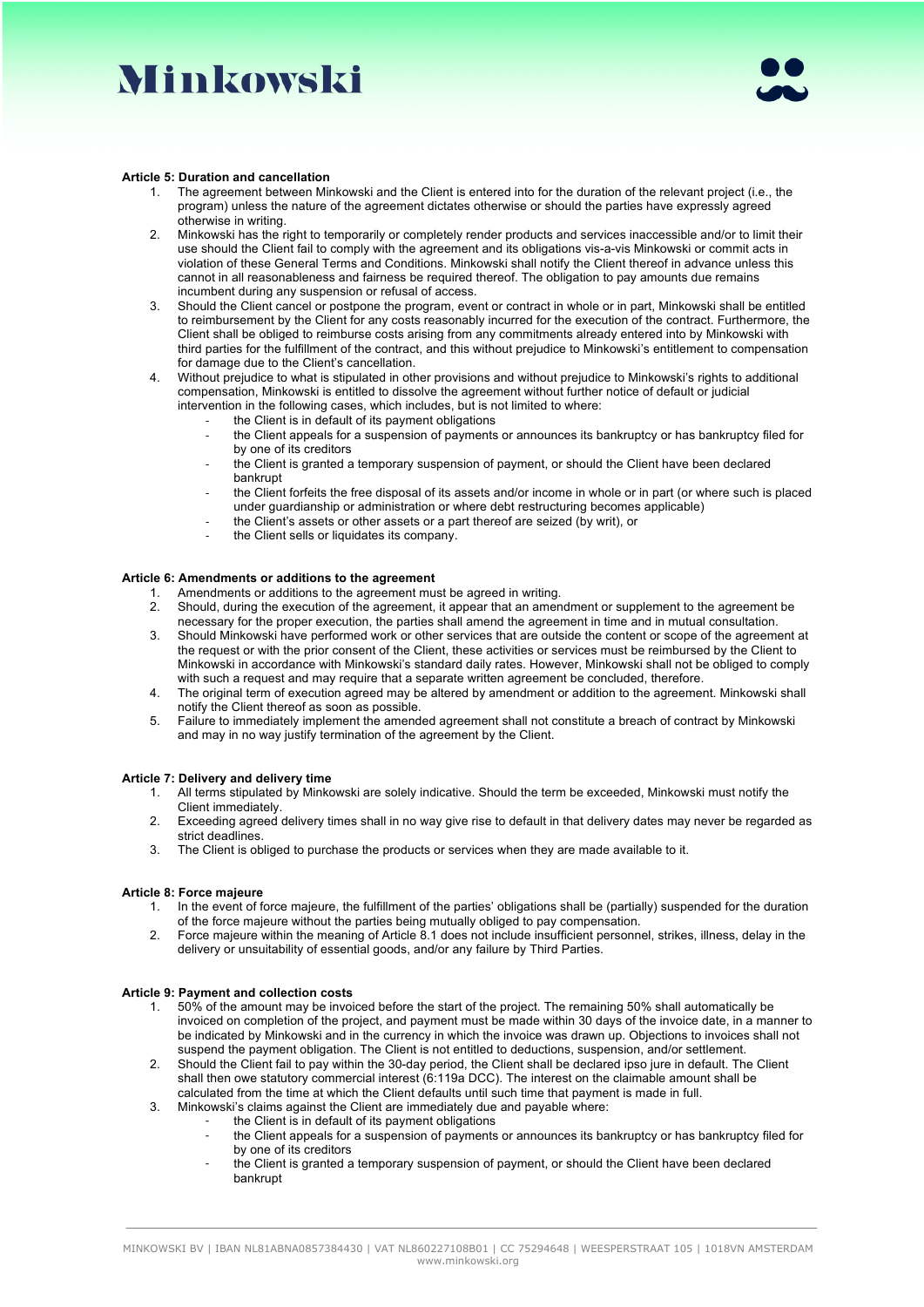# Minkowski



- the Client forfeits the free disposal of its assets and/or income in whole or in part (or where such is placed under guardianship or administration)
- the Client's assets or other assets or a part thereof are seized (by writ), or
- the Client sells or liquidates its company.
- 4. Payments shall, pursuant to Art. 6:44 of the Dutch Civil Code, first be made to reduce costs, then to reduce the interest owed, and, lastly, to reduce the principal and accrued interest.
- 5. Should the Client default on the fulfillment of its (payment) obligations, all reasonable costs incurred in obtaining payment out of court shall be for the Client's account. In all cases, extrajudicial costs are set at 15% of the total amount due (with a minimum of €300). Should Minkowski incur higher collection costs, the costs effectively incurred shall be due reimbursement. The Client shall also be held liable for any legal or execution costs incurred. Statutory interest shall be due and payable on the collection costs owed.

### **Article 10: Intellectual property**

- 1. Unless otherwise agreed in writing, all intellectual property rights under the agreement, including but not limited to design law, patent law, and copyright, belong exclusively to Minkowski. Insofar as an intellectual property right can only be acquired through a deposit or registration, Minkowski shall be exclusively authorized to do so.
- 2. Where and insofar as transfer of (parts of) rights by the Client is necessary, the Client shall undertake to provide all necessary cooperation unconditionally and without reserve.
- 3. Unless otherwise agreed in writing, the contract does not include investigating whether rights, including patent rights, trademark rights, drawing or design rights, copyrights, or portrait rights of third parties, exist. The same applies to any investigation into the possibility of such forms of protection for the Client.
- 4. All documents and products provided by Minkowski, such as advice, agreements, program designs, models, slides, etc., are exclusively intended for use by the Client and may not be reproduced or made public thereby without the prior written permission of Minkowski, nor may third parties be made aware thereof, unless the nature of the documents provided should dictate otherwise.
- 5. Minkowski reserves the right to use knowledge gained in execution of the contract for other purposes insofar that no confidential information is disclosed to third parties.
- 6. Minkowski is at all times entitled to state or have its name stated on or with the product or service, or to have it removed, provided that this concerns products or services related to printed matter, periodical publications, social media and / or websites.
- 7. On fulfillment of the contract, neither the Client nor Minkowski is obliged to store the materials and data used.
- 8. Unless agreed otherwise in writing, Minkowski is at liberty to use what it produced for the Client for the purpose of its own publicity or marketing purposes.

### **Article 11: Complaints**

- 1. Complaints about work performed must be reported to Minkowski in writing by the Client within eight (8) days of its (their) discovery, and no later than 30 days of the completion of the work concerned. The notice of default must contain as detailed a description as possible of the failure so that Minkowski is able to respond appropriately.
- 2. Should the Client complain in a timely manner, this does not suspend its payment obligations. In that case, the Client remains obliged to purchase the products or services and to pay.
- 3. Should the Client fail to file a complaint in a timely manner, it will no longer be entitled to repair, replacement, or compensation, unless agreed otherwise in writing.
- 4. Should a complaint be justified, Minkowski shall still carry out the work as agreed unless this has become demonstrably pointless for the Client. The latter must be notified thereof in writing by the Client. In that case, Minkowski shall only be held liable within the limits of Article 13.

### **Article 12: Client Obligations**

1. The Client will always notify Minkowski in writing without delay of any changes in name, address, email, and, if requested, his / her bank account number.

## **Article 13: Liability and indemnities**

- 1. Minkowski is not liable to Client or any other party for any damage (such as increased costs or expenses, any loss of profit, business, contracts, revenue, or anticipated services, or for any special, indirect, or consequential loss or damage of any nature whatsoever) unless the damage is a result of gross negligence or willful misconduct on the part of Minkowski.
- 2. Any liability on Minkowski's part shall always be limited to the fees paid by the Client. Minkowski is never liable for indirect damage or consequential damage, or other damage such as loss of turnover or loss of profit.
- 3. The Client indemnifies Minkowski against third-party claims against Minkowski in connection with (alleged):
	- a. damage as a result of unlawful or careless use of the products or services delivered to the Client b. damage as a result of a defect in the products or services supplied by Minkowski that were used,
	- processed, mixed, treated, stored, modified, or (re)supplied by the Client with the addition of or in connection with the Client's own products
	- c. infringements of intellectual property rights on all materials and/or data provided by the Client that are used in execution of the agreement
	- d. damage as a result of data, information, website(s), and the like stored by the Client